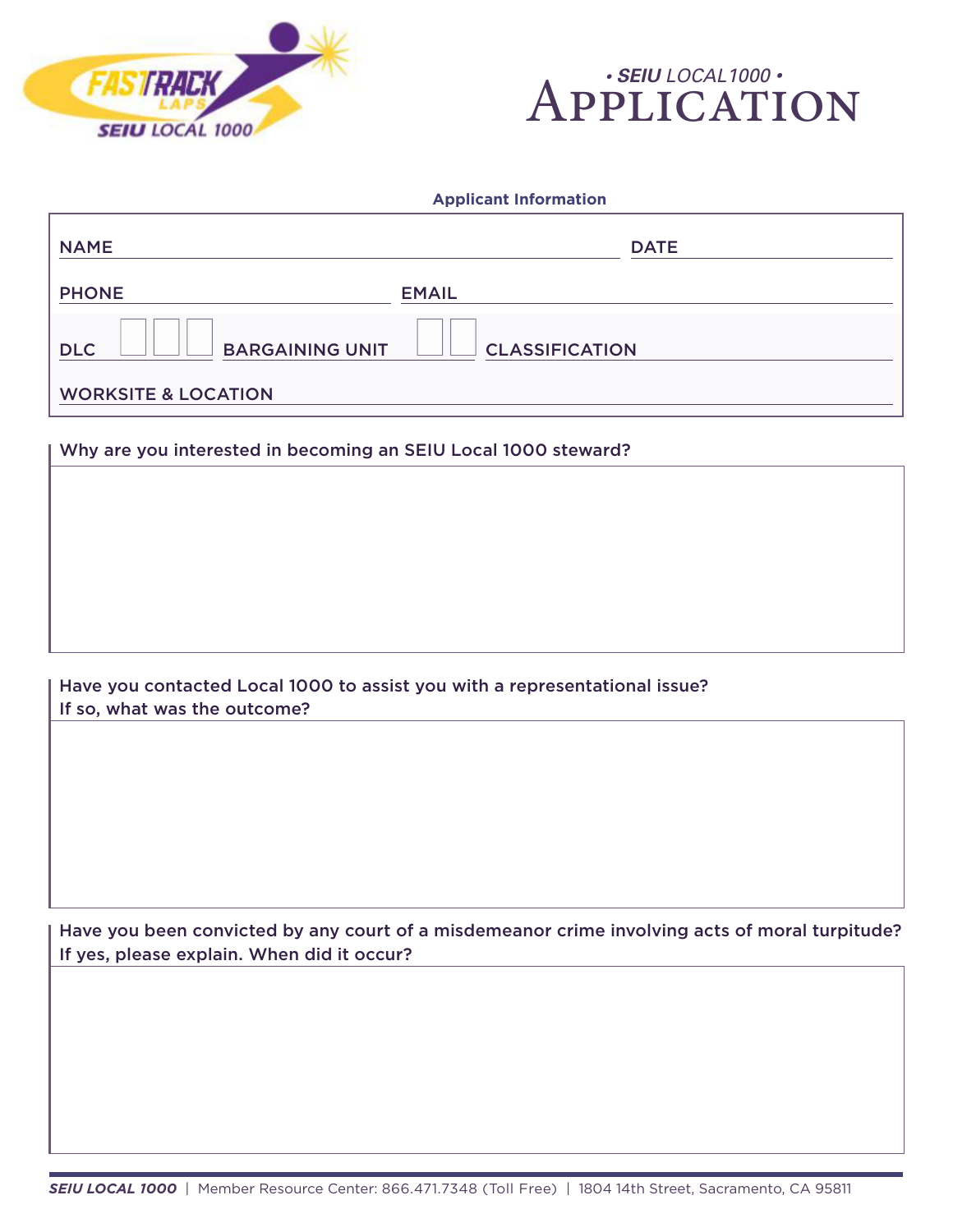

Have you ever been convicted by any court of a felony? If yes, please explain. When did it occur?

Have you ever received an Adverse Action from your worksite? If yes, please explain.

How does the SEIU Local 1000 purpose statement connect to you?

What qualities/strengths do you possess that would make you an effective steward?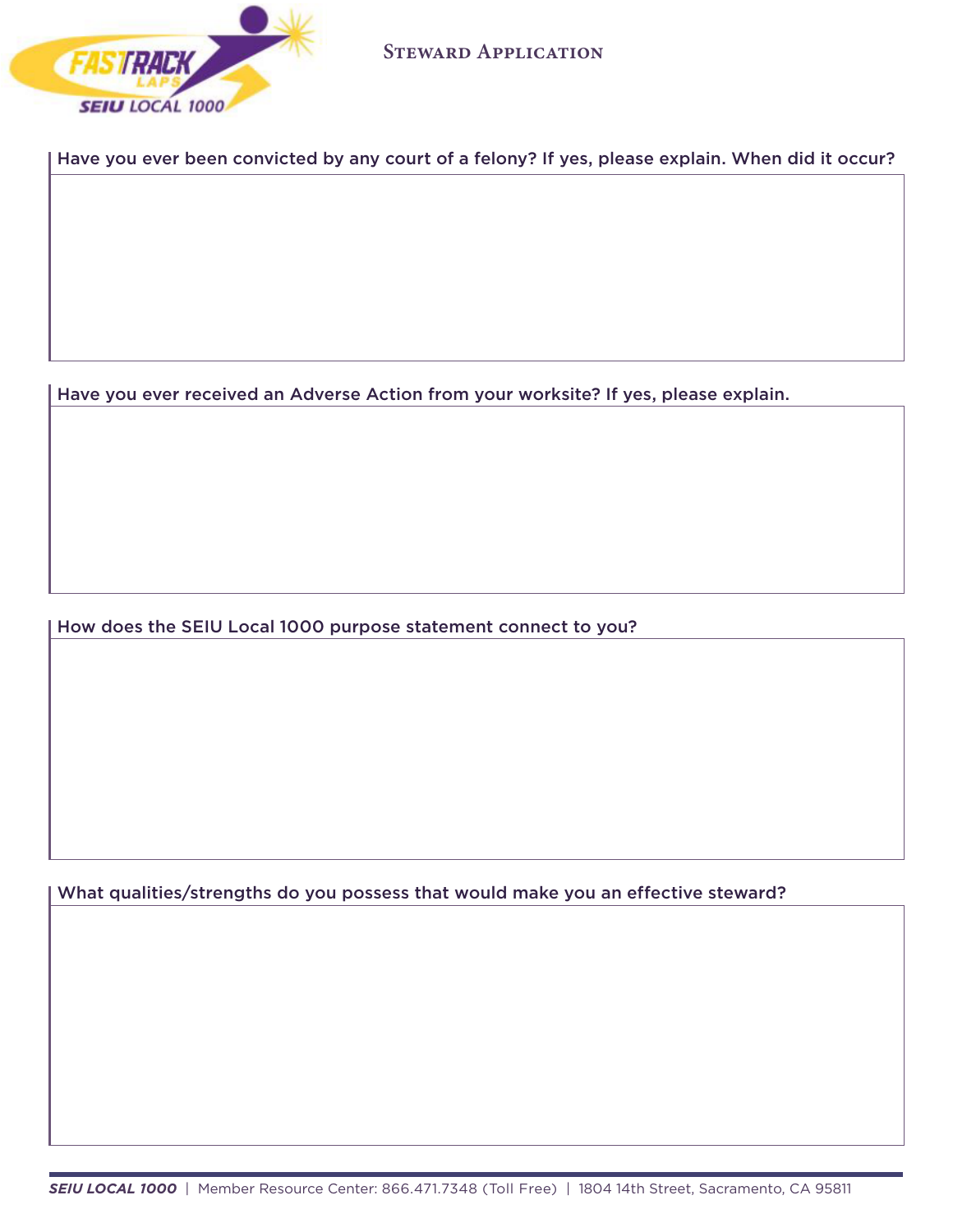

Describe your current community work/activities.

What ideas do you have that would improve SEIU Local 1000's effectiveness in your worksite?

Please submit your completed application and two letters of recommendation to: EMAIL: laps@seiu1000.org | FAX: (916) 554-1283 | MAIL: LASS, 1808 14<sup>th</sup> Street, Sacramento, CA 95811

| <b>OFFICE USE ONLY</b>                     |                         |  |
|--------------------------------------------|-------------------------|--|
| <b>LETTERS OF RECOMMENDATION ATTACHED?</b> | <b>YES</b><br><b>NO</b> |  |
| I NOMINATED BY:                            |                         |  |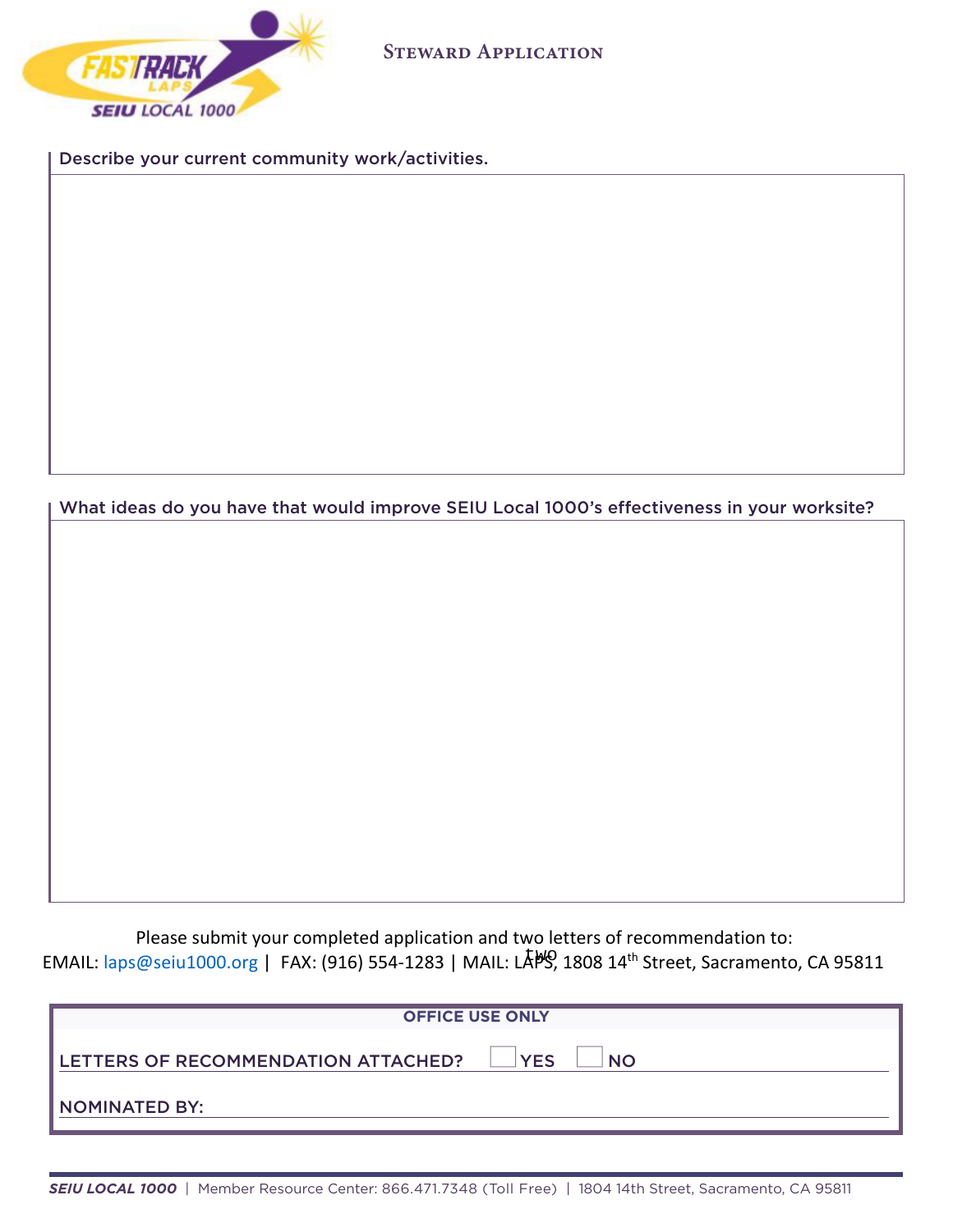

*FASTTRACK Leadership Apprentice Program For Stewards* 

## **SCHEDULE OF EVENTS**

Please submit your completed application and two letters of recommendation to: EMAIL: laps@seiu1000.org | FAX: (916) 554-1283 | MAIL: LAPS, 1808 14<sup>th</sup> Street, Sacramento, CA 95811